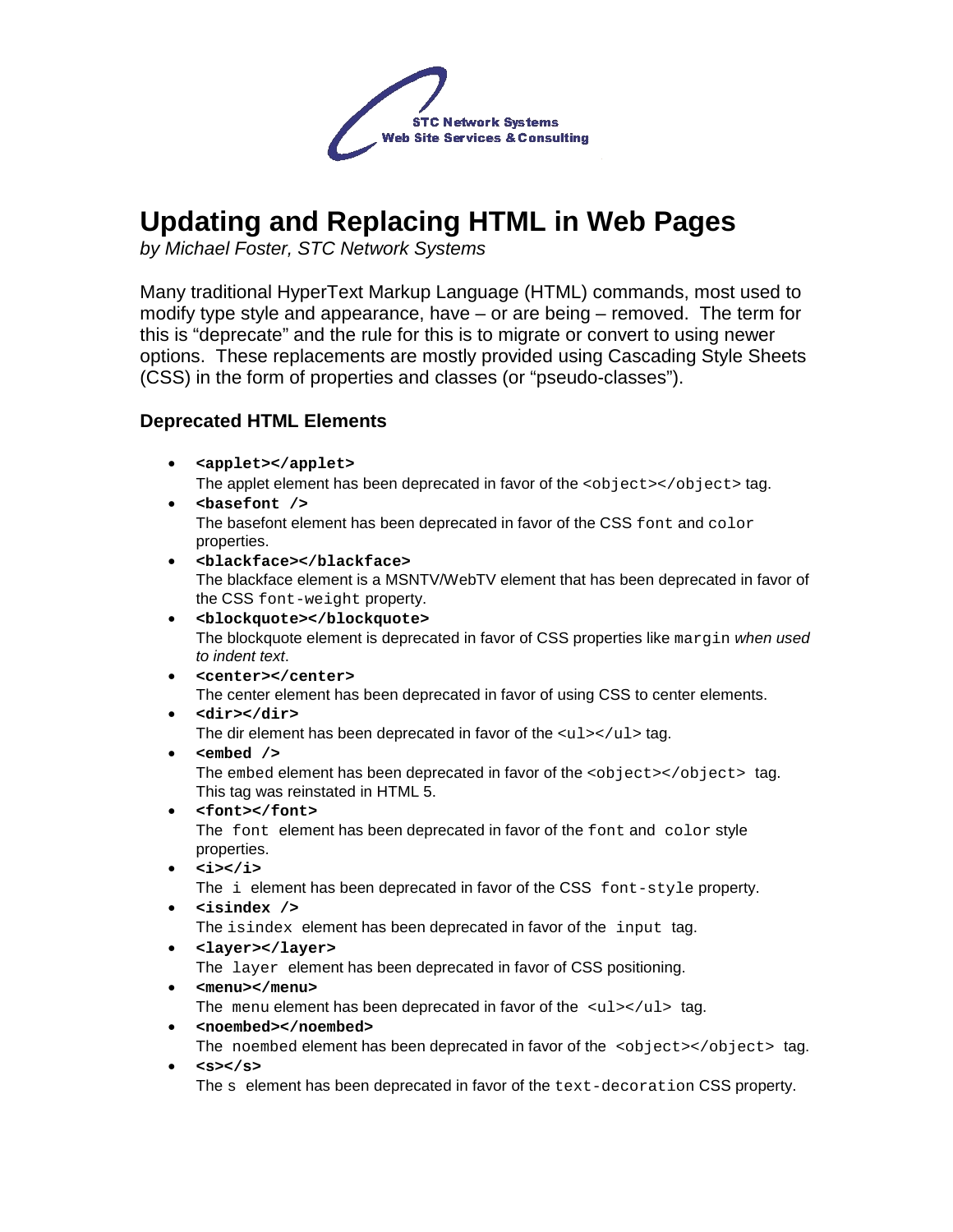#### • **<shadow></shadow>**

The shadow element is a MSNTV/WebTV element that has been deprecated in favor of the text-shadow style property.

- **<strike></strike>** The strike element has been deprecated in favor of the text-decoration CSS property.
- $\cdot$   $\langle u \rangle \langle u \rangle$

The u element has been deprecated in favor of the text-decoration CSS property.

# **Deprecated HTML Attributes**

• **alink**

The alink attribute defines the color of an active link on the web page. It has been deprecated in favor of the color style property assigned to the :active pseudoclass.

• **align**

Used to align elements vertically and horizontally on the document page, the  $\alpha$ lign attribute has been deprecated in favor of the float CSS style property.

• **background**

The background attribute is used to define a background image for the element. It has been deprecated in favor of the background-image style property.

• **border**

Used to define a border around the element, the border attribute has been deprecated in favor of the border style property.

• **color**

Used to define the color of the enclosed text, the  $\text{color}$  attribute has been deprecated in favor of the color property.

• **compact**

The compact attribute is used in list tags to create a list that takes up less space. It has been deprecated in favor of the list-style property.

• **face**

Used to define the font face of the enclosed text, the face attribute has been deprecated in favor of the font-family CSS style property.

• **height**

Used to define the height of the element, the height attribute has been deprecated in favor of the height CSS property.

• **language**

The language attribute is used to define the language used by the script element. It has been deprecated in favor of the type attribute.

• **link**

The link attribute defines the color of a link on the Web page. It has been deprecated in favor of the  $color$  style property assigned to the  $:link$  pseudo-class.

• **name**

The name attribute names the element for use with dynamic content, it has been deprecated in favor of the id attribute.

• **noshade**

The noshade attribute removes the 3-D effect from horizontal rules. It has been deprecated in favor of style sheets.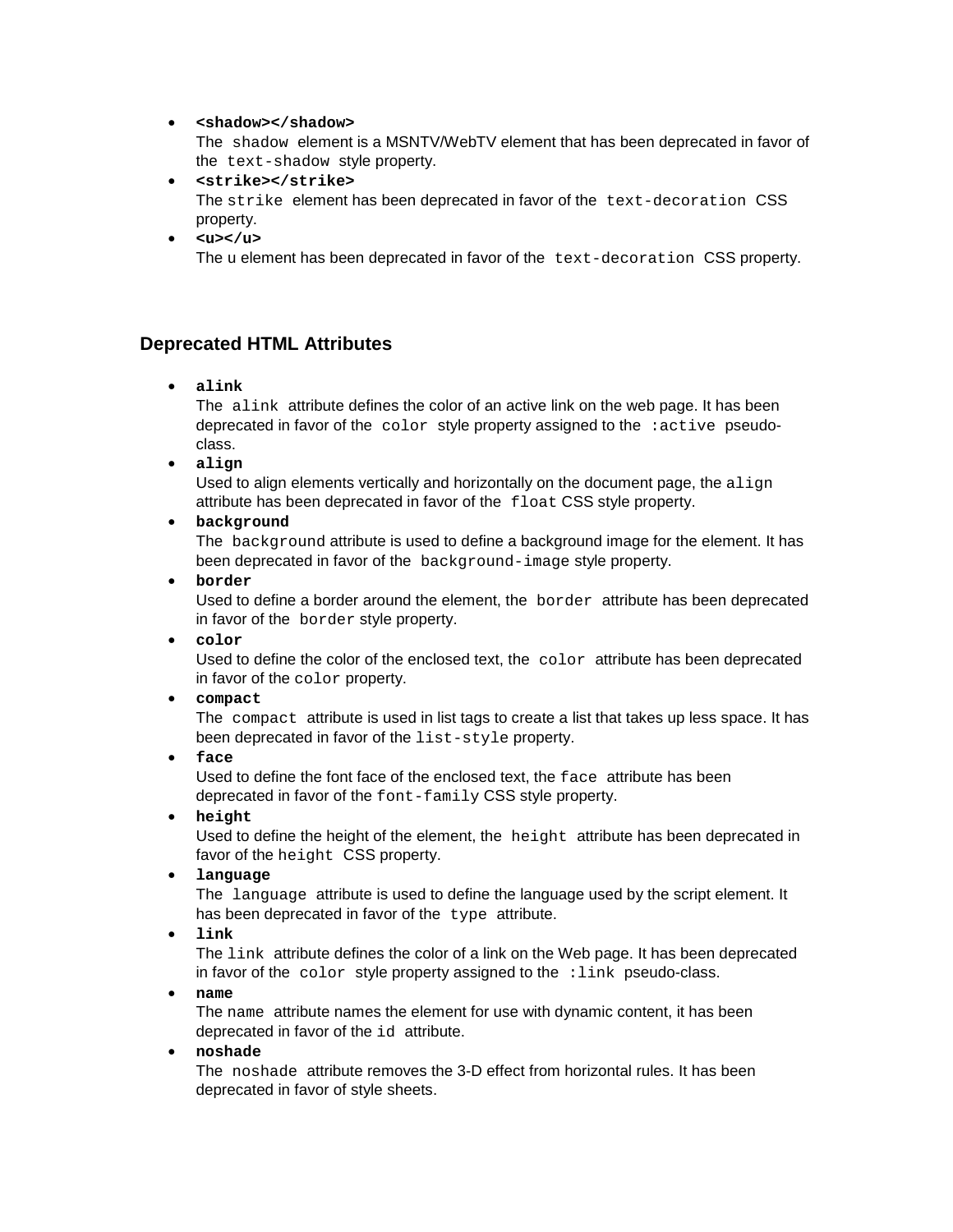• **nowrap**

Used to stop table contents from wrapping, the nowrap attribute has been deprecated in favor of the white-space style property.

• **size**

Used to define the size of the enclosed text, the size attribute has been deprecated in favor of font-size CSS property.

• **start**

The start attribute of list tags defines the starting number of the list. This attribute has been deprecated in favor of the list-style-type property.

• **text**

The text attribute defines the color of the text on the Web page. It has been deprecated in favor of the color style property.

• **type**

The type attribute of list tags defines what type of list should be used. This attribute has been deprecated in favor of the list-style-type property.

• **value**

The value attribute of list tags sets the value of the list item. This attribute has been deprecated in favor of the list-style CSS property.

• **version**

The version attribute defines the version of HTML used by the document. It has been deprecated in favor of defining the DOCTYPE.

• **vlink**

The vlink attribute defines the color of a visited link on the Web page. It has been deprecated in favor of color style property assigned to the : visited pseudo-class.

• **width**

The width attribute defines the width in pixels of the element. It has been deprecated in favor of the width property.

## **Use CSS Instead of Deprecated HTML**

• <basefont>

You can change the color, face, and size of the fonts on your Web page with CSS. Create a base font for your body and paragraph tags with the following CSS:

```
 body, p 
 { 
     font: 1em Geneva; 
     color: #000; 
 }
```
This will create a page with a 1em black Geneva font.

• <blackface> (WebTV)

In WebTV/MSNTV browsers the blackface tag makes the text double-weight bold. This is easy with CSS:

.blackface { font-weight: bolder; }

Not all browsers support the bolder designation, but they will all turn it bolder than the surrounding text.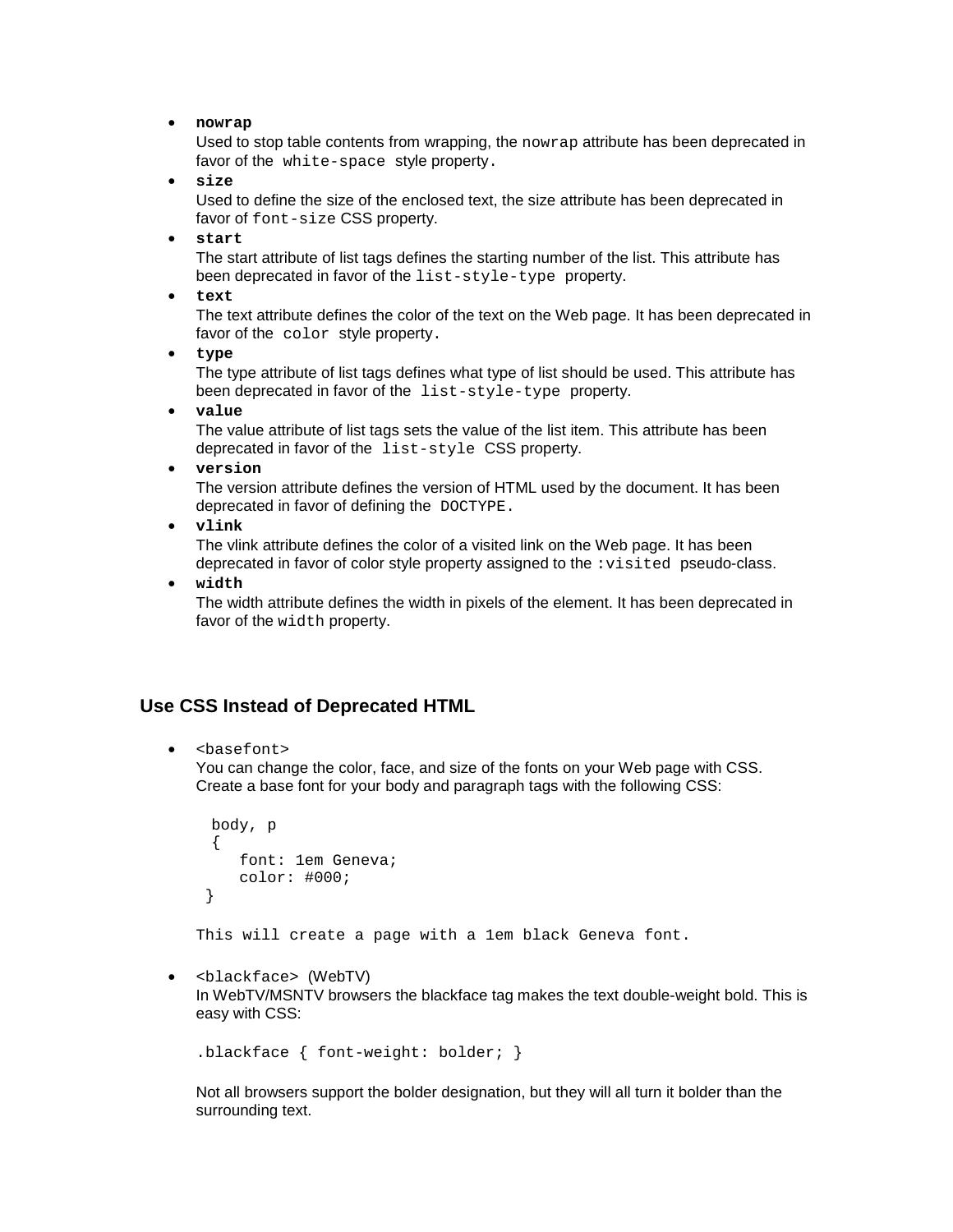• <font>

Just like base font, you can specify the font face, color, and size with CSS. You can also define the background color behind the font, the line-height of the font, and the tracking of the font:

```
 body, p 
 { 
     font: 1em Geneva; 
    color: #000; 
     background-color: #ccc; 
     line-height: 1.2em; 
     letter-spacing: .2em; 
 }
```
### **Text Attributes**

Some of these aren't deprecated (like <b> and <i> > but it is still possible, and often better, to use style sheets for them. These affect how the text will look, not just details about the font.

 $\bullet \quad$  <b> Bold text is created with the font-weight property in CSS.

```
.bold { font-weight: bold; }
```
• <i>

Italic text is created with the font-style property in CSS.

```
.italics { font-style: italic; }
```
• <shadow> (WebTV)

The shadow tag in WebTV creates a drop-shadow on the text. There is a CSS 2 property to support shadows, but currently it's not supported by any browser.

.shadow { text-shadow: .2em .2em #ccc; }

• <strike> You can do more than strike-through your text with CSS. Use the text-decoration property to do even more.

.strike { text-decoration: line-through; }

#### **Affect More than Text and Fonts**

CSS fixes more than just text and fonts. You can also do things like indenting, centering, and layering with CSS properties.

• <blockquote> to indent text You shouldn't indent with the blockquote tag. That tag is only for long quotations.

```
 .indentall { margin: 15px; } 
 .indentleft { margin-left: 15px; }
```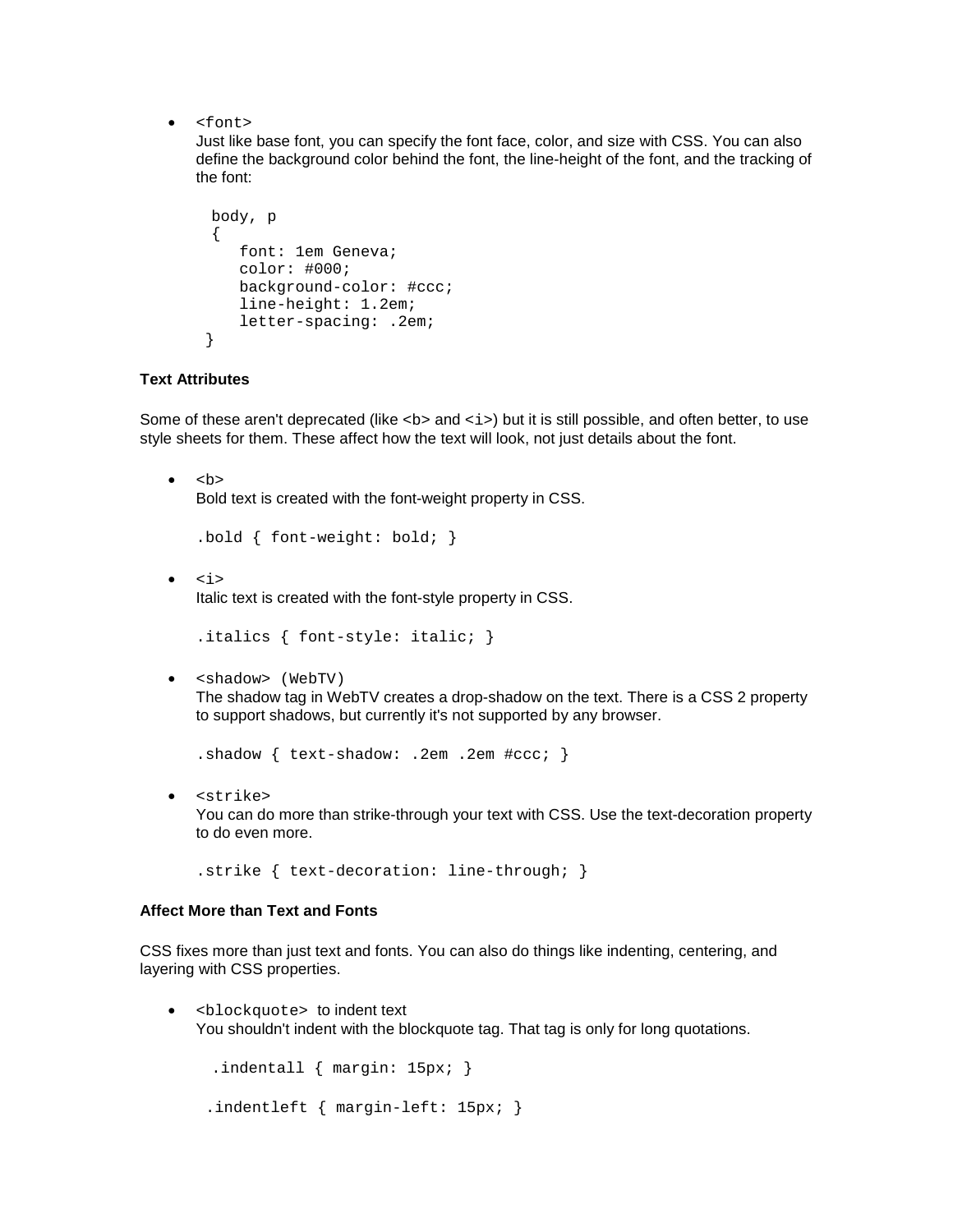• <center>

Centering in CSS is a bit trickier, because you can only center inline content. Block content you need to center in a different way.

```
.center { text-align: center; }
```
• <layer>

Layers are the trickiest because there isn't a specific property to replace them. Instead, you should define the styles of your elements and then move them around with positioning CSS properties. Use the z-index property to move your elements higher or lower in the stack order.

```
.onTop \{z\text{-index}: 100;\}.onBottom \{z\text{-index}: 0; \}
```
#### **CSS Rules, Options and Settings**

**SIZES**: These apply to character, line, image, row, column, and page sizes (basically any element). Some of these measurements should be used for print style sheets, not for display.

- % percentage (of current size)
- in inch
- cm centimeter
- mm millimeter
- em 1em is equal to the current font size. ("M Space" based on the *traditional print* size of the upper-case or capital letter "M" in the current font. 2em means 2 times the size of the current font. e.g., if an element is displayed with a font of 12 pt, then '2em' is 24 pt. The 'em' is a very useful unit in CSS, since it can adapt automatically to the font that the reader uses. An "em dash" is a long dash or hyphen.)
- ex one ex is the x-height of a font (x-height is usually about half the font-size based on the size of a lowse-case "x")
- pt point. Normally row height (1pt is the same as 1/72 inch, i.e. 72pt = 1in). Mechanical typewriters used 10pt aka "Courier" 12pt aka "Elite" and later, electronic typewriters and printers had 16.66pt or 17pt aka "Condensed".

Traditional print sizes are:

- 6pt, 8pt footnotes, attributions
- 10pt, 12pt captions, text
- 14pt, 18pt sub-titles
- 24pt, 36pt titles
- 48pt, 60pt headlines
- 72pt banner headlines
- $pc$  pica. Normally column width (1pc is the same as 12 points, i.e.  $6pc = 1$ in)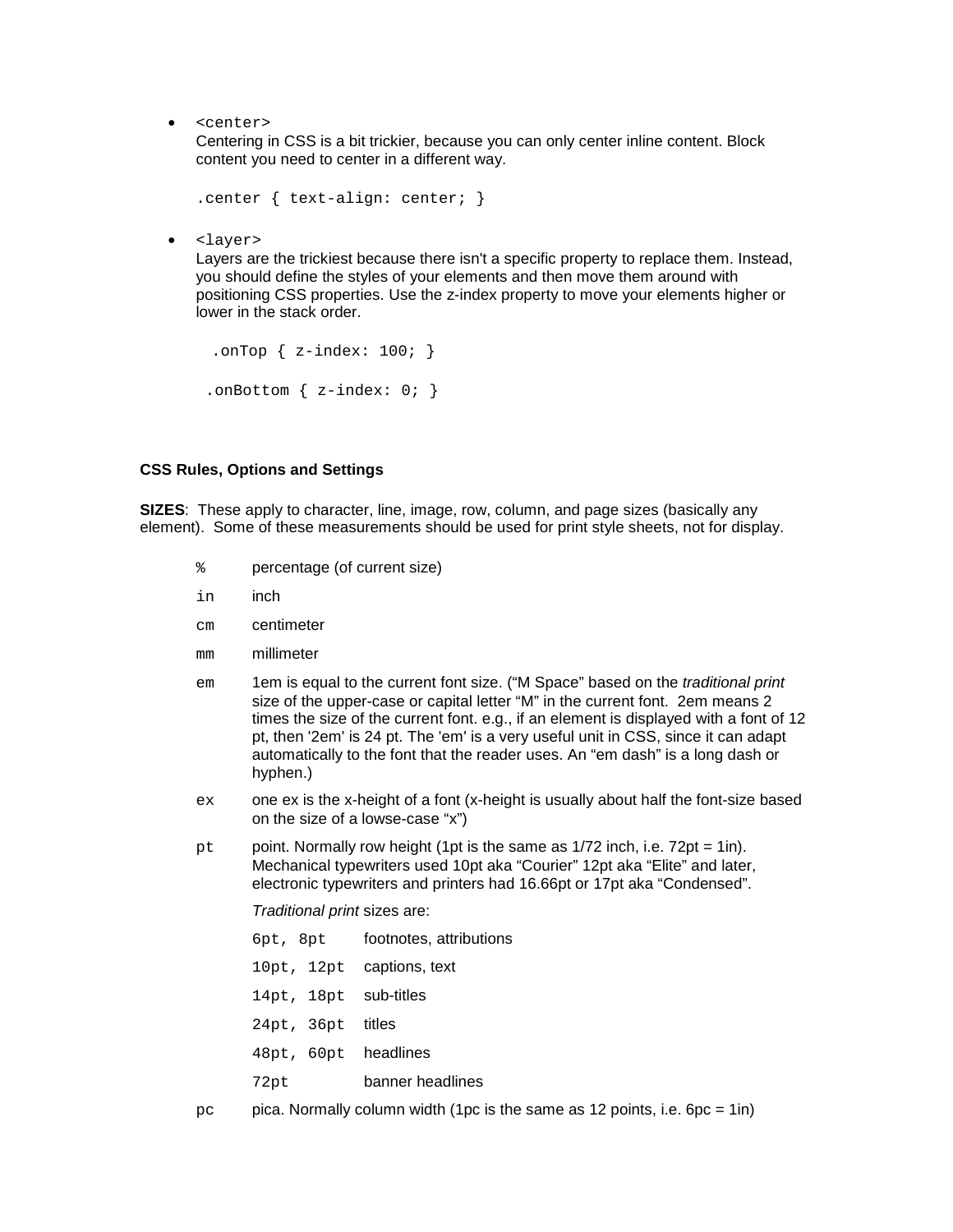Traditional print sizes are:

| Standard newspaper columns (2in with margins or "gutters") |
|------------------------------------------------------------|
| Standard magazine or feature columns (4in with margins)    |
| Standard U.S. Letter-size width (8.5in)                    |
| Standard U.S. Letter-size height (11in)                    |
| Standard U.S. Legal-size height (14in)                     |
|                                                            |

px pixels (a dot on the computer screen)

**LOCATIONS**: These apply to borders, padding, margins, etc. when not specifically listed out in the style sheet. Locations relative to an element are in "clockwise" order: TOP RIGHT BOTTOM LEFT

example:

margin: 10px 1.5em 14pt 20px;

is equivalent to:

```
margin-top: 10px; 
margin-right: 1.5em; 
margin-bottom: 14pt; 
margin-left: 20px;
```
**BORDERS:** Several options (supported by most browsers) which apply to any element (div, img, table, etc.)

solid none hidden inherit dotted dashed groove ridge inset outset double

LINKS: Link rules (shown here as "pseudo-classes") should assigned in order: link visited hover active as CSS rules and in style sheets.

```
.lnkClass 
{ 
      color: blue; 
} 
.lnkClass a:link 
{ 
      text-decoration: underline; 
} 
.lnkClass a:visited 
{ 
      color: black; 
} 
.lnkClass a:hover 
{ 
      color: red; 
}
```